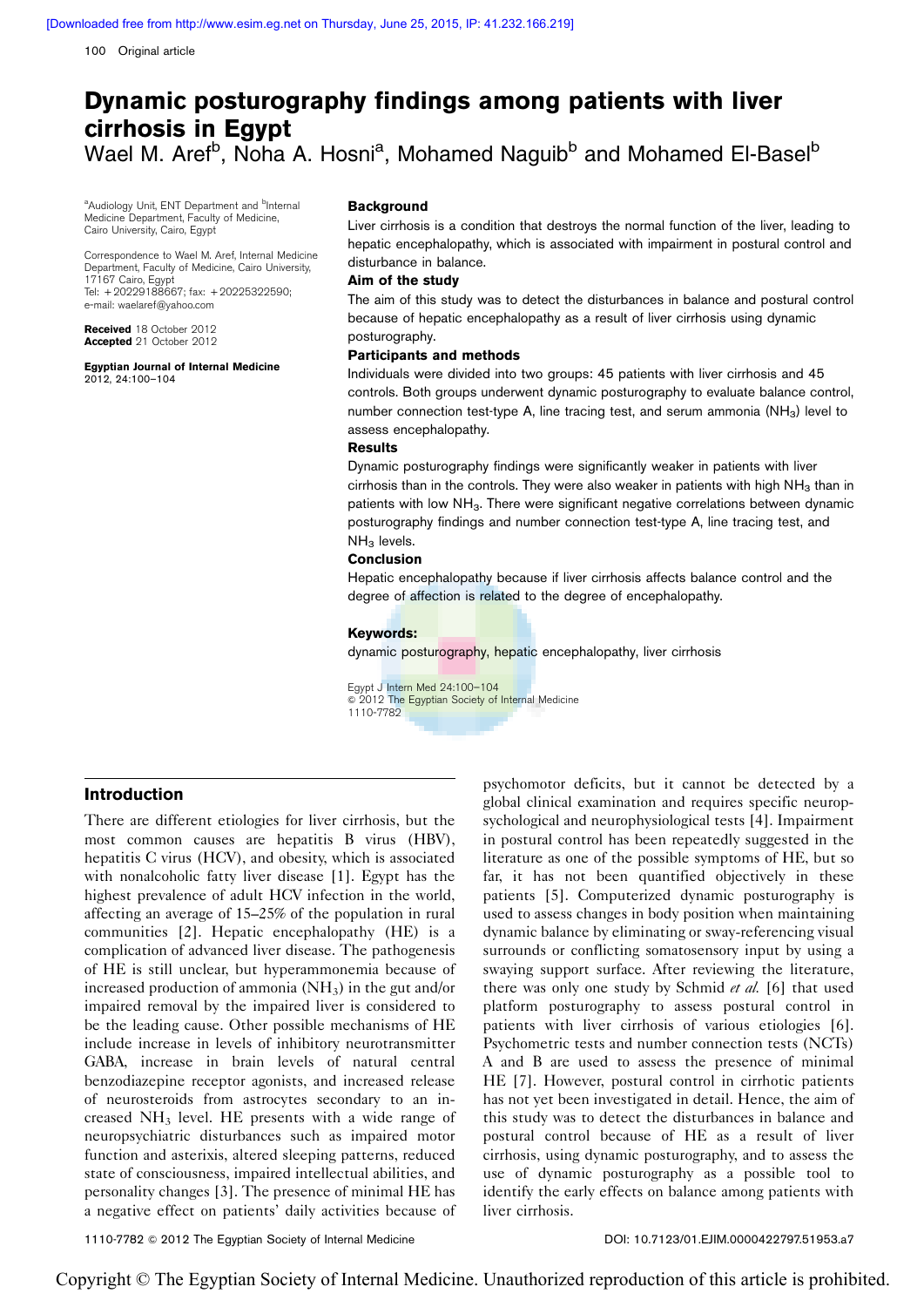# Participants and methods **Participants**

This was a case–control study. A total of 45 patients with liver cirrhosis were selected randomly from patients who were admitted to the Kasr Al Ainy internal medicine hospital or patients referred to the Kasr Al Ainy internal medicine outpatient clinic during the period from November 2009 to August 2010. Cirrhosis was diagnosed histologically or on a clinical basis through laboratory tests and sonographic examination. They were referred to the audiology unit for balance assessment using computerized dynamic posturography after a neurological evaluation was performed for the patient group to exclude other neurological disorders. Exclusion criteria were physical inability to undergo posturography (inability to stand or walk), overt or anamnestic neurological diseases (except HE) such as Parkinson's disease, history of vestibular lesions, cerebrovascular stroke, polyneuropathy, and paresis of the lower limbs. Similarly, patients who could not co-operate, those with obvious recent alcohol abuse before the investigation, and those with ophthalmologic disorders such as uncorrectable severe reduction of visual acuity or double vision were also excluded.

A total of 45 age-matched and sex-matched normal individuals without evidence of acute or chronic liver diseases served as controls.

Before this study, consent and approval to provide samples and to perform dynamic posturography tests was obtained from each participant after they were provided with an explanation of the aim and importance of the study. Strict confidentiality was maintained throughout sample collection, coding, testing, and recording of the results. Individuals were allowed to obtain copies of their results.

## Methods

All patients were subjected to complete assessment of history, a thorough physical examination, and the following laboratory test measurements: serum albumin, total bilirubin, serum  $NH<sub>3</sub>$  concentration, HCV antibody (anti-HCV), hepatitis B surface antigen, HCV-RNA using quantitative PCR, circulating autoantibodies (ANA, ASMA), and abdominal ultrasonography.

## Measurements

Computerized dynamic posturography was performed using the Neurocom Smart Equi Test Balance Master (NeuroCom International Inc., Clackamas, Oregon, USA). During the sensory organization test (SOT) procedure, patients were required to stand on a pressure sensitive, dynamic tilted force plate facing a sway-referenced visual surround, instructed and strapped into a safety harness to prevent injury in the event of a loss of balance. The SOT comprised three 20s trials for each of the six conditions representing different aspects of balance. SOT1 – eyes open, fixed surface and visual surrounds; SOT2 – eyes closed, fixed surface; SOT3 – eyes open fixed surface, sway-referenced visual surround; SOT4 – eyes open, sway-referenced surface, fixed visual surround; SOT5 – eyes closed, sway-referenced surface; and SOT6 – eyes open, sway-referenced surface and visual surround. For each single test as well as for the composite performance, an equilibrium score was computed. The score was 100 for no sway at all, decreasing with increasing sway range during the 20s measurement time. The patients were fitted with a safety harness and properly aligned on the force plate and instructed before testing [\[8\]](#page-4-0).

## Psychometric testing

NCT-A and line tracing test (LTT) were performed to assess the presence of HE. Deviation of the test results from those found in an age-matched control group by 2 SD was considered abnormal. The NCT versions used in the study are shown in Fig. 1. In the NCT-A, the individual had to connect a sequence of scattered circles numbered 1, 2,  $3...25$  (note in Arabic letters) as quickly as possible. In the LTT, the individual had to trace a line run in a track as shown in Fig. 1. As recommended, NCT-A and LTT were performed consecutively, with the real test procedure being preceded by a test run using a training version. This test run provided the opportunity to familiarize the individuals with the test procedure. It also reduced the training effect, which might falsify the results in follow-up examinations [\[9\]](#page-4-0).

# Statistical analysis

Data obtained from the study were coded and entered using the statistical package SPSS version 16 (SPSS Inc., Chicago, Illinois, USA). The mean values and SD were then estimated for quantitative variables, and as for the qualitative variables, the frequency distribution was calculated. Comparisons between the exposed and the control groups were made using the independent-sample t-test. The correlations between individual variables were calculated using Pearson's correlation coefficient. P-values less than 0.05 were considered statistically significant.

#### Figure 1

# Assessment of cognitive and Psychometric functions



Assessment of cognitive and psychometric functions.

Copyright © The Egyptian Society of Internal Medicine. Unauthorized reproduction of this article is prohibited.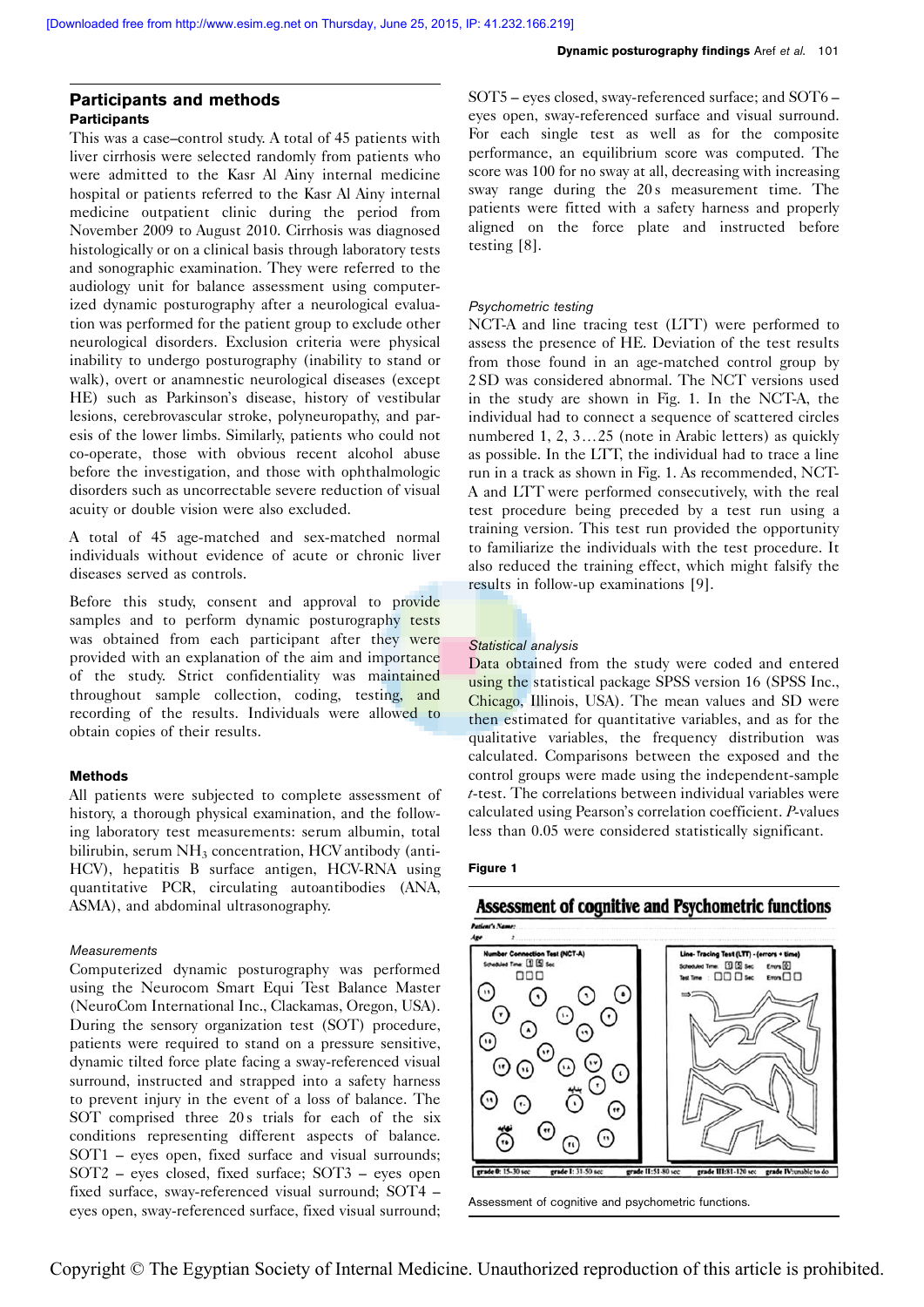#### <span id="page-2-0"></span>102 Egyptian Journal of Internal Medicine

#### Results

A total of 45 patients with liver cirrhosis were investigated in this study and 45 normal individuals served as controls. According to the etiology of cirrhosis, 87% of patients had HCV ( $n = 39$ ), 11% had HBV ( $n = 5$ ), and 2% had steatohepatitis  $(n = 1)$ . Different characteristics of the patient and the control groups are presented in Table 1. On comparing the patient group and the control group with respect to the results of dynamic posturography, there were statistically significant weaker performances in the patient group in SOT1 with  $P$  value less than 0.05 and SOT2, SOT3, SOT5, SOT6, and CS with  $P$  value of 0.001, whereas the difference between the two groups was not statistically significant in SOT4 Table 2.

According to the level of blood  $NH<sub>3</sub>$ , the patient group was divided into two groups, group I included patients with high NH<sub>3</sub> ( $\geq$  50,  $n = 24$ ) and group II included patients with low NH<sub>3</sub> (<50,  $n = 21$ ). There were statistically significant weaker performances in SOT1, SOT3, SOT4, and SOT5  $(P<0.05)$ , and SOT2, SOT6, and CS ( $P = 0.001$ , Table 3) in group I compared with group II.

The patient group was divided into three groups according to the Child–Pugh score (Child–Pugh class  $A = 20$ ,  $B = 11$ , and  $C = 14$ , Table 4). Patients with Child–Pugh classB had significantly weaker performances in SOT1, SOT2, SOT4, SOT6, and CS  $(P<0.05$ , Table 4), compared with Child–Pugh class A (Table 4).

|  | Table 1 Characterization of the groups studied |  |  |  |
|--|------------------------------------------------|--|--|--|
|--|------------------------------------------------|--|--|--|

|                   | Patients $(n=45)$ | Controls $(n=45)$ | $P$ value |
|-------------------|-------------------|-------------------|-----------|
| Age (years)       | $50.46 \pm 9.11$  | $48.93 \pm 8.12$  | 0.302     |
| Sex (M/F)         | 30/15             | 33/12             | 0.490     |
| Albumin (g/dl)    | $2.58 \pm 0.45$   | $3.48 \pm 0.34$   | $0.034*$  |
| Bilirubin (mg/dl) | $2.1 \pm 0.79$    | $0.50 \pm 0.3$    | $0.001*$  |
| $NCT-A(s)$        | $77.60 \pm 21.72$ | $16.75 \pm 5.35$  | $0.0001*$ |
| LTT               | $96.44 \pm 20.44$ | $33.73 \pm 7.56$  | $0.0005*$ |
| NH <sub>3</sub>   | $77.06 \pm 18.55$ | $47.44 \pm 10.05$ | $0.001*$  |

LTT, line tracing test; NCT-A, number connection test-type A; NH<sub>2</sub>, ammonia.

 $*P<0.05$  is statistically significant.

Table 2 t-Test results of SOT findings between the patient and the control group

|                  | $Mean \pm SD$     |                   |           |
|------------------|-------------------|-------------------|-----------|
|                  | Patients $(n=45)$ | Controls $(n=45)$ | $P$ value |
| SOT <sub>1</sub> | $91.50 \pm 2.77$  | $92.92 \pm 2.33$  | $0.010*$  |
| SOT <sub>2</sub> | $87.38 \pm 4.59$  | $90.24 \pm 2.16$  | $0.001*$  |
| SOT <sub>3</sub> | $83.14 \pm 8.37$  | $89.28 \pm 4.55$  | $0.001*$  |
| SOT <sub>4</sub> | $77.06 \pm 10.10$ | $80.30 \pm 8.41$  | 0.102     |
| SOT <sub>5</sub> | $57.67 \pm 13.02$ | $65.82 \pm 8.16$  | $0.001*$  |
| SOT <sub>6</sub> | 48.46 ± 11.83     | $59.42 \pm 14.42$ | $0.001*$  |
| CS.              | $73.13 \pm 9.51$  | $76.20 \pm 6.07$  | $0.001*$  |

CS, composite score; SOT1, sensory organization test condition 1; SOT2, sensory organization test condition 2; SOT3, sensory organization test condition 3; SOT4, sensory organization test condition 4; SOT5, sensory organization test condition 5; SOT6, sensory organization test condition 6.

 $*P<$  0.05 considered statistically significant.

Patients with Child–Pugh class C had significantly weaker performances in SOT2, SOT4, and SOT5  $(P<0.005)$ , SOT6 and CS  $(P<0.001)$  compared with Child–Pugh class A. Patients with Child–Pugh class C had significantly weaker performances in SOT2 and SOT4  $(P<0.05)$ , SOT6 and CS  $(P<0.001)$ , compared with Child–Pugh class B (Table 4). Therefore, deterioration in liver functions was associated with greater impairment in balance.

Patients with abnormal cognitive and psychometric functions results in (NCT and LTT)  $(n = 17)$  had significantly weaker performances compared with those with normal test results  $(n = 28)$  in SOT2, SOT4, and SOT5 ( $P < 0.05$ ) and SOT6 and CS ( $P < 0.005$ , [Table 5\)](#page-3-0).

On performing correlation analysis, there was a significant inverse correlation between  $NH<sub>3</sub>$  levels and all posturography findings as shown in [Table 5.](#page-3-0) There was an inverse correlation between NCT-A and posturography findings in SOT1, SOT4, SOT5, SOT6, and CS as shown in [Table 5](#page-3-0). Further, there was an inverse correlation between LTT and posturography findings in SOT2, SOT3, SOT6, and CS as shown in [Table 5.](#page-3-0)

Table 3 t-Test results of sensory organization test findings between high ammonia (group I) and low ammonia (group II)

|                   |                   | $Mean \pm SD$     |           |
|-------------------|-------------------|-------------------|-----------|
|                   | Group $(n=24)$    | Group II $(n=21)$ | $P$ value |
| SOT <sub>1</sub>  | $90.54 \pm 2.55$  | $92.59 \pm 2.68$  | $0.012*$  |
| SOT <sub>2</sub>  | $85.39 \pm 4.67$  | $89.64 \pm 3.21$  | $0.001*$  |
| SO <sub>T</sub> 3 | $80.65 \pm 6.69$  | $85.99 \pm 7.33$  | $0.013*$  |
| SOT <sub>4</sub>  | $73.61 \pm 10.37$ | $80.99 \pm 8.40$  | $0.012*$  |
| SOT <sub>5</sub>  | $53.86 \pm 13.94$ | $62.03 \pm 10.60$ | $0.034*$  |
| SOT <sub>6</sub>  | $39.31 \pm 9.07$  | $59.17 \pm 17.42$ | $0.001*$  |
| CS <sup>-</sup>   | $56.93 \pm 9.28$  | 74.90 ± 7.44      | $0.001*$  |

CS, composite score; SOT1, sensory organization test condition 1; SOT2, sensory organization test condition 2; SOT3, sensory organization test condition 3; SOT4, sensory organization test condition 4; SOT5, sensory organization test condition 5; SOT6, sensory organization test condition 6.

 $*P<$  0.05 considered statistically significant.

Table 4 Mean ± SD of dynamic posturography according to the Child–Pugh classification of patients

|                                                    | $Mean \pm SD$                                                                                                                                                                  |                                                                                                                                                                                                                         |                                                                                                                                                                                                           |  |
|----------------------------------------------------|--------------------------------------------------------------------------------------------------------------------------------------------------------------------------------|-------------------------------------------------------------------------------------------------------------------------------------------------------------------------------------------------------------------------|-----------------------------------------------------------------------------------------------------------------------------------------------------------------------------------------------------------|--|
|                                                    | Child A $(n=20)$                                                                                                                                                               | Child B $(n=11)$                                                                                                                                                                                                        | Child C $(n=14)$                                                                                                                                                                                          |  |
| SOT1<br>SOT2<br>SOT3<br>SOT4<br>SOT5<br>SOT6<br>СS | $92.49 \pm 2.72^a$<br>$89.66 \pm 3.17^a$<br>$85.29 \pm 8.31^a$<br>$81.81 \pm 8.84^a$<br>62.99 $\pm$ 11.38 <sup>a</sup><br>$60.86 \pm 10.07$ <sup>a</sup><br>$75.54 \pm 8.14^a$ | 90.09 $\pm$ 2.05 <sup>a,b</sup><br>83.33 ± 3.09 <sup>a,b</sup><br>82.48 ± 5.17 <sup>a,b</sup><br>$74.04 \pm 11.40^{a,b}$<br>58.66 ± 10.26 <sup>a,b</sup><br>43.60 ± 10.42 <sup>a,b</sup><br>68.50 ± 6.62 <sup>a,b</sup> | 89.19 $\pm$ 1.06 <sup>a,c</sup><br>81.92 ± 5.04 <sup>a,c</sup><br>$80.59 \pm 6.01^{a,c}$<br>$72.61 \pm 8.11^{a,c}$<br>$49.28 \pm 6.25^{a,c}$<br>$34.94 \pm 5.22^{a,c}$<br>63.71 $\pm$ 9.22 <sup>a,c</sup> |  |

Groups bearing same initials differ statistically at  $P < 0.05$ .

CS, composite score; SOT1, sensory organization test condition 1; SOT2, sensory organization test condition 2; SOT3, sensory organization test condition 3; SOT4, sensory organization test condition 4; SOT5, sensory organization test condition 5; SOT6, sensory organization test condition 6.

a, b and c are indicate whether there is a statistically significant difference between each group and the other or not. Groups having same initials as (a and ab) or (a and ac) have ststatistically significant difference while groups not having same intials as (a and ba) or (a and ca) do not have ststatistically significant difference.

Copyright © The Egyptian Society of Internal Medicine. Unauthorized reproduction of this article is prohibited.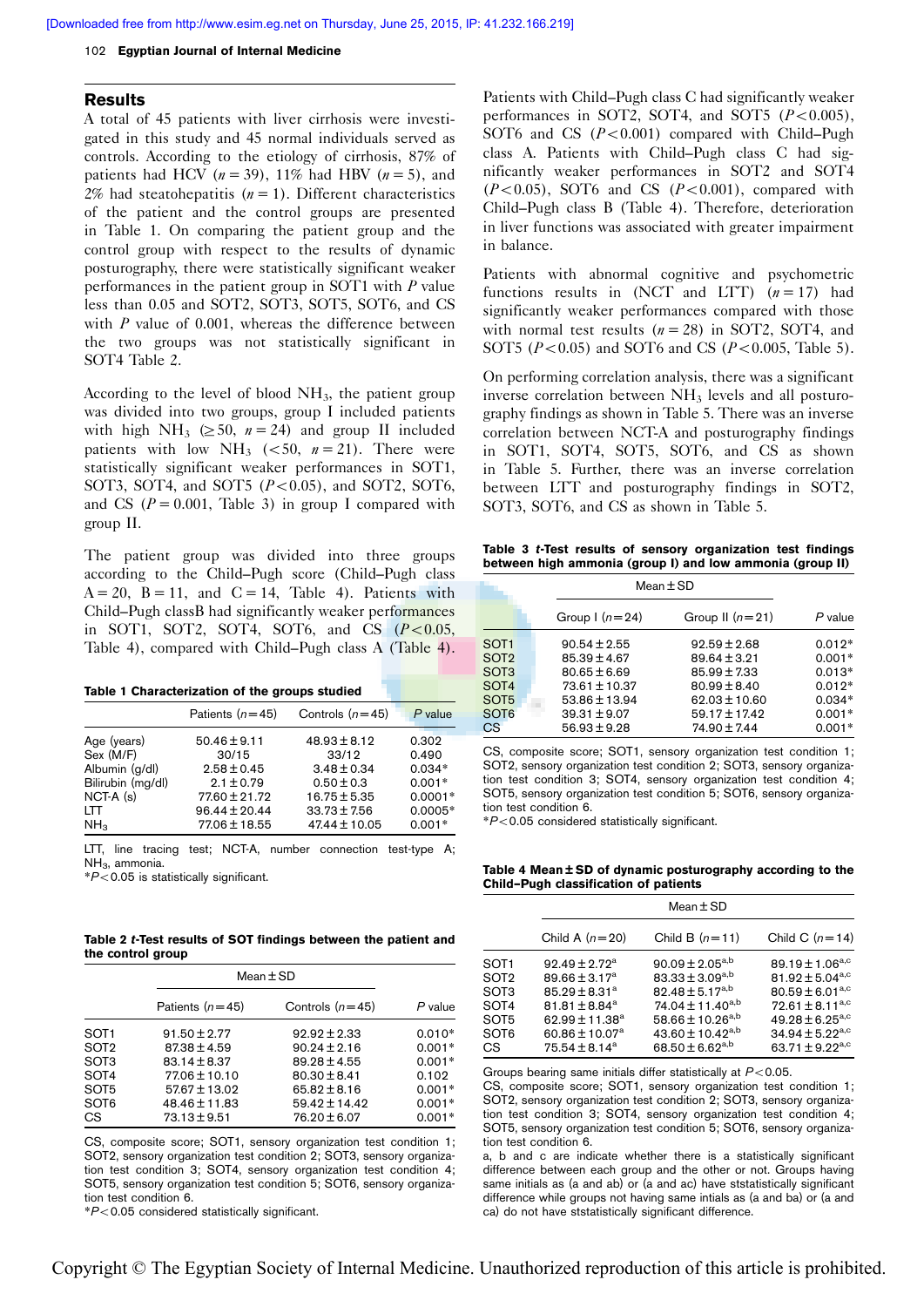<span id="page-3-0"></span>Table 5 Correlation between dynamic posturography results with each of  $NH<sub>3</sub>$ , NCT-A, and LTT

|                  | NH <sub>3</sub> |          | NCT-A    |           | LTT      |           |
|------------------|-----------------|----------|----------|-----------|----------|-----------|
|                  | r               | P value  |          | $P$ value |          | $P$ value |
| SOT <sub>1</sub> | $-0.321$        | $0.031*$ | $-0.326$ | $0.029*$  | $-0.177$ | 0.246     |
| SOT <sub>2</sub> | $-0.522$        | $0.001*$ | $-0.280$ | 0.062     | $-0.380$ | $0.010*$  |
| SOT <sub>3</sub> | $-0.407$        | $0.005*$ | $-0.262$ | 0.083     | $-0.323$ | $0.030*$  |
| SOT <sub>4</sub> | $-0.359$        | $0.015*$ | $-0.368$ | $0.013*$  | $-0.218$ | 0.151     |
| SOT <sub>5</sub> | $-0.547$        | $0.001*$ | $-0.390$ | $0.008*$  | $-0.274$ | 0.068     |
| SOT <sub>6</sub> | $-0.659$        | $0.001*$ | $-0.455$ | $0.002*$  | $-0.329$ | $0.027*$  |
| <b>CS</b>        | $-0.648$        | $0.001*$ | $-0.470$ | $0.001*$  | $-0.371$ | $0.021*$  |

CS, composite score; LTT, line tracing test; NCT-A, number connection test-type A; NH<sub>3</sub>, ammonia; SOT1, sensory organization test condition 1; SOT2, sensory organization test condition 2; SOT3, sensory organization test condition 3; SOT4, sensory organization test condition 4; SOT5, sensory organization test condition 5; SOT6, sensory organization test condition 6.

 $*P$ <0.05 considered statistically significant.

## **Discussion**

Several studies have been carried out on patients with HE to evaluate neurological and neuropsychiatric characteristics [\[7,10,11](#page-4-0)]. However, in this study, we objectively quantified balance and postural control in patients with liver cirrhosis and examined the influence of deterioration in liver functions in cirrhotic patients and grade of HE on the balance control of these patients. We found statistically significant weaker performances in the results of SOT tests on comparing the patient and the control group, as shown in [Table 2](#page-2-0). According to Monsell et al. [\[12](#page-4-0)], posturography is designed to evaluate postural and balance control while standing. In our study, there were lower scores in psychometric test (NCT-A and LTT) results between the patient and the control group ([Table 1](#page-2-0)). Moreover, when we classified patients according to Child–Pugh scores, we found that Child–Pugh class C patients had the lowest performances in the dynamic posturography tests [\(Table 4\)](#page-2-0). Therefore, we concluded that the frequency and/or severity of impairment in balance control increases with the progression of liver disease, and progression from Child–Pugh class B to Child–Pugh class C cirrhosis is associated with a marked decrease in postural control. This could possibly be because of the increasing frequency and severity of HE in advanced liver disease, indicating an impairment in postural control during the course of increasing encephalopathy.

Our results are in agreement with those of Schmid et al. [\[6](#page-4-0)], who studied the influence of liver cirrhosis and the presence of HE on balance. They divided the patients into two groups: those with alcoholic liver cirrhosis and those with nonalcoholic liver cirrhosis. They found impairment in postural control in patients with liver cirrhosis compared with the control groups in both etiologies. In Egypt, alcoholic liver cirrhosis is uncommon, whereas the most common cause of cirrhosis is posthepatitic cirrhosis mostly caused by HCV, which was the most common etiology (87%) in patients with cirrhosis in this study. On evaluating the effect of HE on postural control, patients with high  $NH<sub>3</sub>$  had highly

significant weaker postural control compared with patients with low  $NH<sub>3</sub>$ . This was in agreement with the results of Schmid and colleagues, who found significantly lower scores in SOT1, SOT4, SOT5, and CS in patients with high  $NH<sub>3</sub>$ . Our results were confirmed by the inverse relation between NH3 levels and all the SOT results as shown in Table 5. This indicates the influence of the presence of encephalopathy detected by a high NH3 level on postural control. This provides strong support for the involvement of HE in the genesis of impairment of postural control in cirrhotic patients.

Since 1970, NCTs have been included in the diagnosis of HE by Zeegen et al. [\[13](#page-4-0)] and have been the most frequently used psychometric tests for the assessment of latent HE. Several studies [\[14–17](#page-4-0)] have considered NCT as the most sensitive psychometric test for the diagnosis of subclinical HE, because up to 60% of patients with liver cirrhosis had pathological results in the NCT. Our findings are in agreement with those of Karin et al.  $[9]$  $[9]$ , who studied psychometric measures for the assessment of early HE using NCTs and concluded that NCTs may be a sensitive test for the diagnosis of early HE, but they recommended age-related references. In our study, the patient and the control group were age matched to nullify the effect of age on the results of the psychometric tests ([Table 1](#page-2-0)). On comparing the results of psychometric test (NCT-A and LTT) scores between patients and controls, a statistically significant difference was found ([Table 1](#page-2-0)).

As impairment in postural control is one of the manifestations of HE in patients with liver cirrhosis, we found that patients with abnormal results of cognitive and psychometric functions (NCT-A and LTT) showed worse SOT results compared with those with normal test results. Furthermore, there was also a significant inverse correlation between the results of NCT-A test (duration of the test) and SOT in SOT1, SOT4, SOT5, SOT6, and CS, and LTT test and SOT in SOT2, SOT3, SOT6, and CS (Table 5). This was in agreement with the results of Schmid et al. [\[6\]](#page-4-0), who found a significant inverse correlation between the results of NCT-A test and posturography.

## Conclusion

HE because of liver cirrhosis affects balance control and the degree of affection is related to the degree of encephalopathy. Dynamic posturography tests could be useful in the investigation of postural control in patients with liver cirrhosis. Therefore, we recommend using dynamic posturography as a possible tool to identify the early effects on balance among patients with liver cirrhosis. However, the size of the study sample was not large enough; hence, further studies with a large sample size should be carried out.

Acknowledgements Conflicts of interest There are no conflicts of interest.

Copyright © The Egyptian Society of Internal Medicine. Unauthorized reproduction of this article is prohibited.